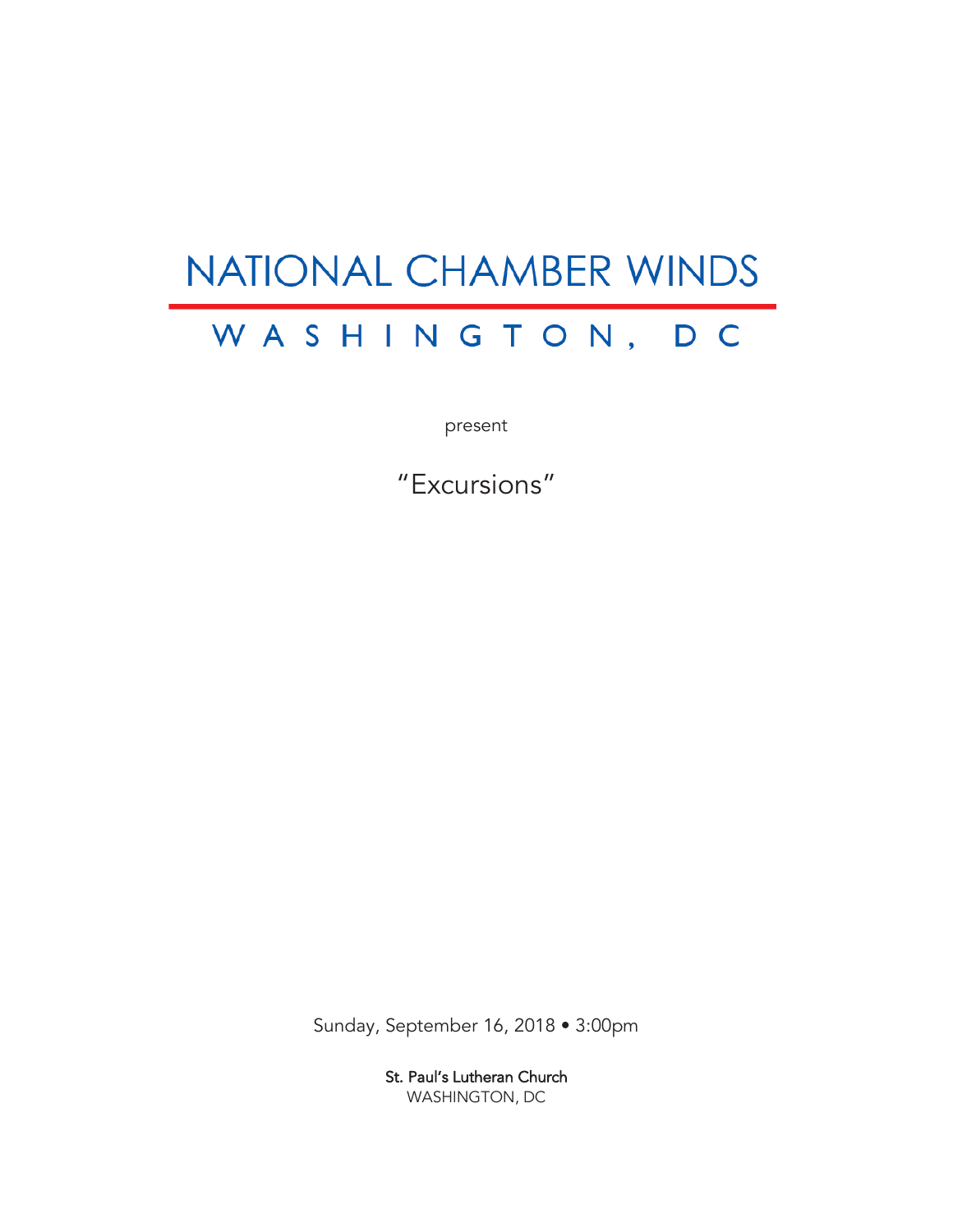| Partita in D Major, Kaul II/ 14 (1787)<br>I. Grave-Vivace<br>Menuet-Trio I-Trio II<br>$\mathbf{II}$ .<br>Ш.<br>Romance, adagio non tanto<br>IV. Allegro vivace |                    | <b>Antonio Rosetti (1750 - 1792)</b> |
|----------------------------------------------------------------------------------------------------------------------------------------------------------------|--------------------|--------------------------------------|
| Excursion (2013)                                                                                                                                               | (first excursion)  | Patrick Glenn Harper (b. 1977)       |
| Old Wine in New Bottles (1960)<br>The Wraggle Taggle Gipsies<br>I.<br>The Three Ravens<br>Ш.<br>III. Begone Dull Care<br>IV. Early One Morniocung              |                    | Gordon Jacob (1895 - 1982)           |
| Andante (1895)                                                                                                                                                 | (second excursion) | <b>Sergei Taneyev (1856 - 1915)</b>  |
| Dixtour, Op. 14 (1906)<br>I. Doucement mouvementé<br>II. Modérément-Vivement<br>III. Allégrement, mais pas trop vif                                            |                    | George Enescu (1881 – 1955)          |
| Praeludium (1900)                                                                                                                                              |                    | <b>Armas Järenfelt</b> (1869 – 1958) |

*(final excursion)*

Arr. by Ian Harrold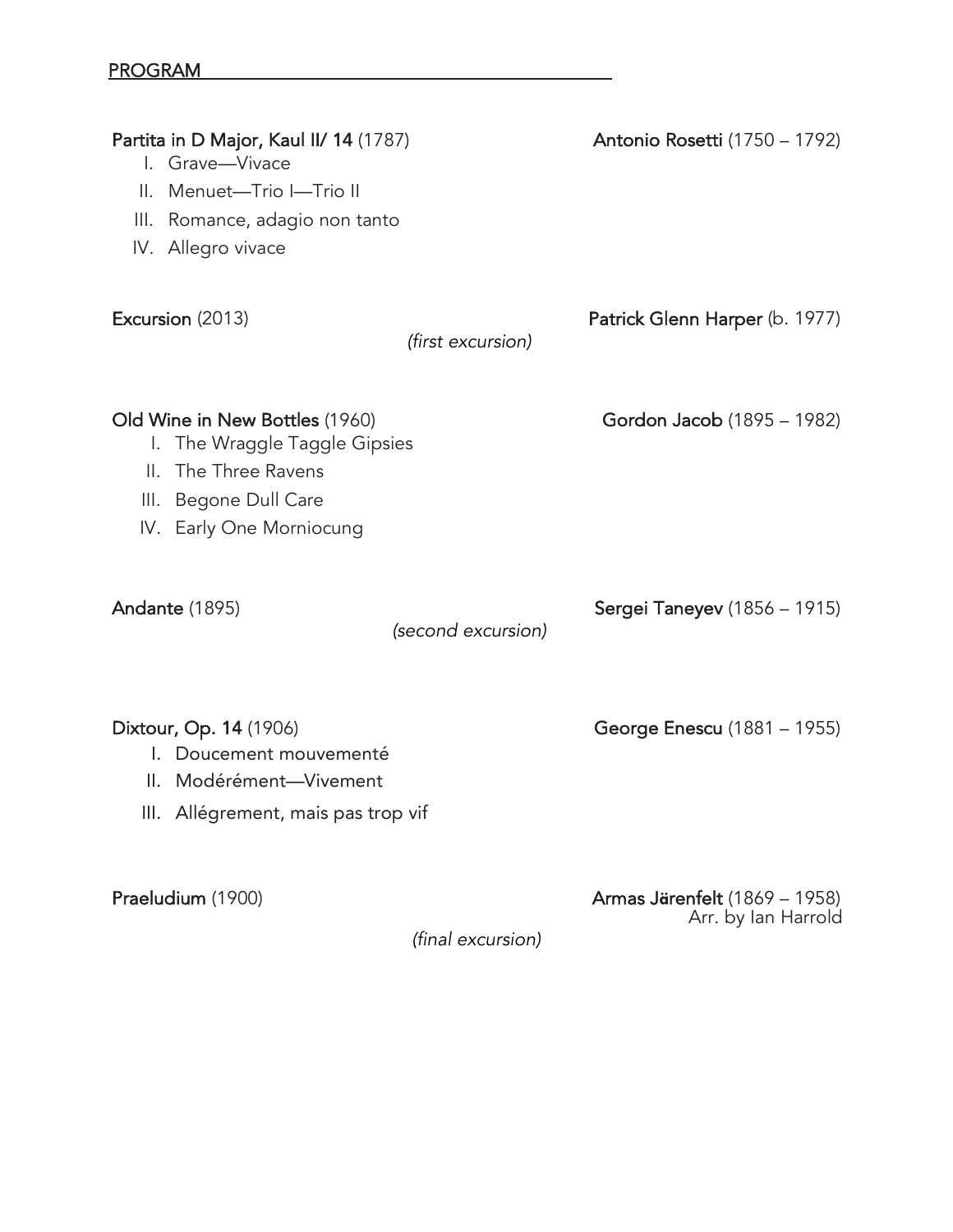### THE NATIONAL CHAMBER WINDS ARE:

Pam Daniels, Elizabeth McGinness – flute Sarah Schram-Borg, Bethany Slater – oboe Melissa Lander, Reis McCullough – clarinet Daniel Bowlds, David Young – bassoon Cecilia Buettgen, Shawn Hagen – horn Yoshiaki Horiguchi – double bass Robert J. Ambrose – music director and conductor

## THE NATIONAL CHAMBER WINDS WISH TO THANK THE FOLLOWING FOR THEIR SUPPORT:

Lieutenant Colonel Paul Bamonte – United States Army (retired) Dr. Christopher Cicconi – Director of Bands and Orchestras, Towson University Craig & Sue Daniels – Round About Recording Services Rev. Peter T. DeMik – Senior Pastor, Our Savior Lutheran Church Colonel Timothy Holtan – United States Army (retired) Sonja Kahler & Matt Larson – Directors of Music, St. Paul's Lutheran Church Colonel Jim R. Keene – Commander, The United States Army Field Band Marilyn Murchison – Director of Music, Our Savior Lutheran Church